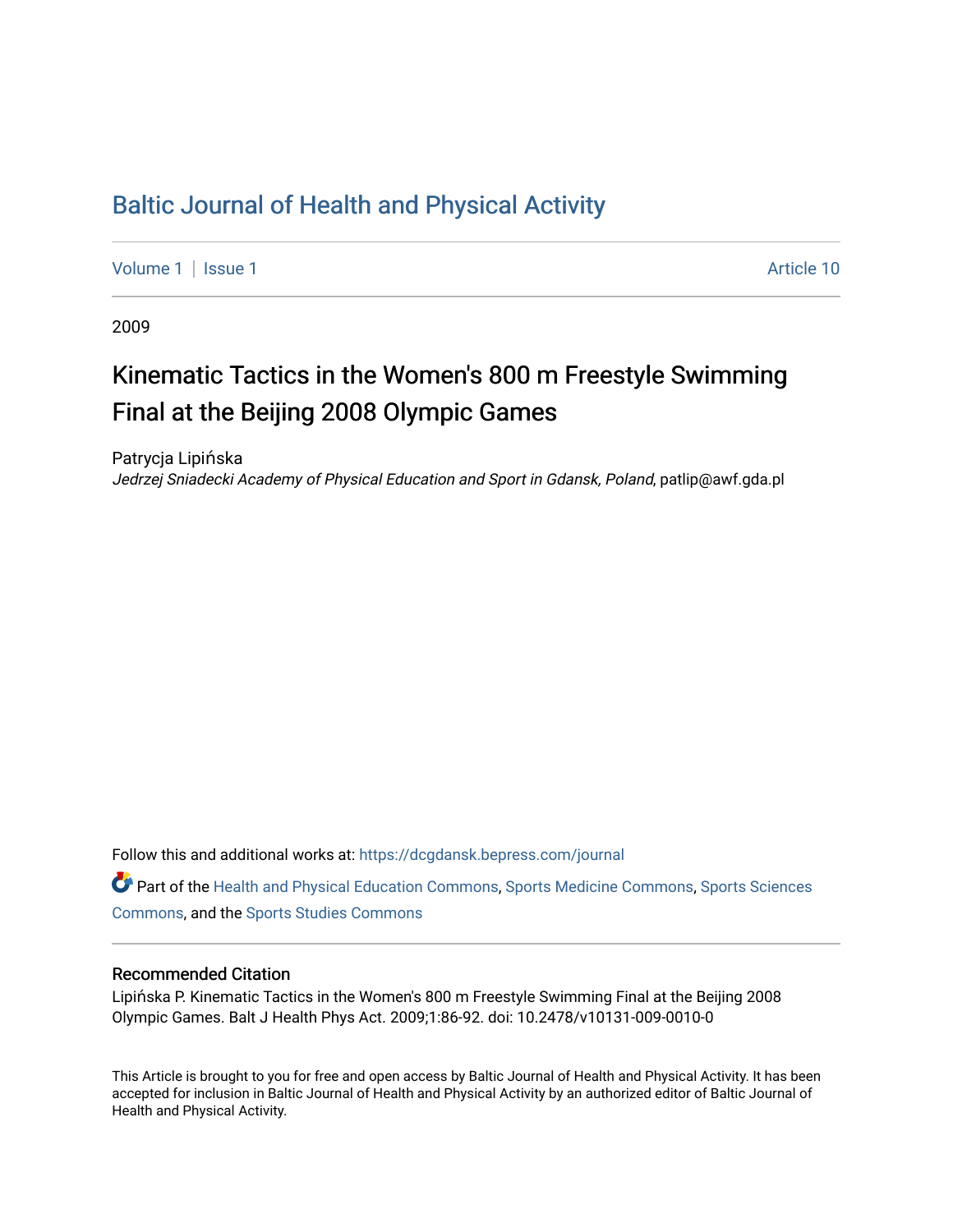|                                                                                                                                                                                                                | Kinematic Tactics in the Women's 800 m<br><b>Freestyle Swimming Final at the Beijing 2008</b><br><b>Olympic Games</b>                                                                                                                                                                                                                                                                                                                                                        |  |  |  |  |  |  |  |
|----------------------------------------------------------------------------------------------------------------------------------------------------------------------------------------------------------------|------------------------------------------------------------------------------------------------------------------------------------------------------------------------------------------------------------------------------------------------------------------------------------------------------------------------------------------------------------------------------------------------------------------------------------------------------------------------------|--|--|--|--|--|--|--|
|                                                                                                                                                                                                                | DOI: 10.2478/v10131-009-0010-0                                                                                                                                                                                                                                                                                                                                                                                                                                               |  |  |  |  |  |  |  |
| <b>Authors' Contribution:</b><br>A - Study Design<br>B - Data Collection<br>C - Statistical Analysis<br>D - Data Interpretation<br>E - Manuscript Preparation<br>F - Literature Search<br>G - Funds Collection | Patrycja Lipińska<br>Jedrzej Sniadecki Academy of Physical Education and Sport in Gdansk,<br>Poland<br>Key words: Beijing 2008, velocity, swimming, strategy, pacing                                                                                                                                                                                                                                                                                                         |  |  |  |  |  |  |  |
|                                                                                                                                                                                                                | <b>Abstract</b><br><b>Background:</b> The purpose of this study was to obtain knowledge on tactics of long                                                                                                                                                                                                                                                                                                                                                                   |  |  |  |  |  |  |  |
| <b>Material/Methods:</b>                                                                                                                                                                                       | distance swimming at the highest women professional level.<br>Eight swimmers, finalists of 800 m distance of freestyle of the Beijing 2008<br>Olympic Games were examined. The distribution of velocity of swimming for<br>the entire distance based on 50 m segments was analyzed. Partial, halves and<br>quarters velocity, speed indexes and linear and nonlinear regression<br>equations were calculated.                                                                |  |  |  |  |  |  |  |
| <b>Conclusions:</b>                                                                                                                                                                                            | <b>Results:</b> It was revealed that better swimmers (placed $1-3$ ) had their distribution of<br>swimming as an ascending line and with very small difference between<br>segmental velocity and that of the entire distance, while the rest of swimmers<br>had a descending velocity line and a higher dispersion of partial values.<br>High performance swimmers have to hold uniform velocity of movement<br>with small dispersion along the entire distance of swimming. |  |  |  |  |  |  |  |
|                                                                                                                                                                                                                |                                                                                                                                                                                                                                                                                                                                                                                                                                                                              |  |  |  |  |  |  |  |
| Word count: 1522<br>Tables: 1<br>Figures: 4<br>References: 8                                                                                                                                                   | Received: May 2009<br>Accepted: July 2009<br>Published: September 2009                                                                                                                                                                                                                                                                                                                                                                                                       |  |  |  |  |  |  |  |
| Address for correspondence:<br>dr Patrycja Lipińska                                                                                                                                                            | Academy of Physical Education and Sport, ul. K. Górskiego 1, 80-336 Gdańsk, Poland                                                                                                                                                                                                                                                                                                                                                                                           |  |  |  |  |  |  |  |

Phone: +48 58 554-73-13, e-mail: patlip@awf.gda.pl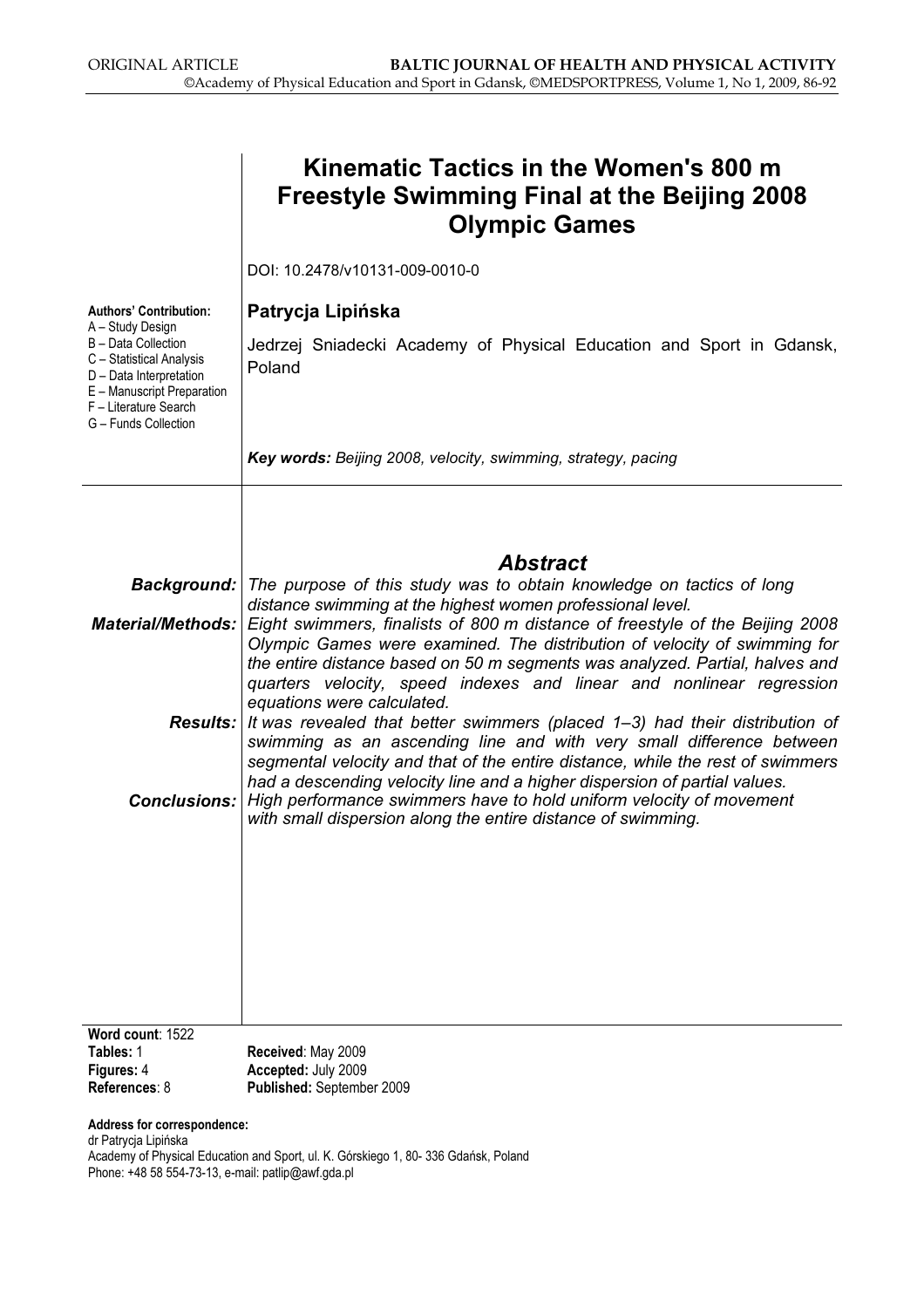#### Introduction

There are many research articles devoted to swimming. Most often the following were studied: technique of movement of free swimming, i.e. the position of body parts, stroke length, rate, velocity, and indices, technique of start and turn, improving of propulsion, diminishing of resistance forces, structure of the entire distance divided into the start segment, free swimming, turn segments, the finish segment. The scientists who devoted their research work especially to biomechanics of swimming are, e.g.: Schleighauf [1], Hollander et al. [2], Sanders [3]. There is a lack of studies on biomechanics of tactics of swimming especially within the last 10 years. The theory of effort says the lowest energy expenditure is obtained when the velocity of movement tends to be steady. The differences of velocity between segments of the distance and mean velocity of the entire distance should be minimized. Also the second part of the distance should be covered with higher velocity than the first one. This was already observed by scientists of the Centre of Locomotion Research in Gdańsk in such sports as: marathon running [4, 5], rowing [5] and alpine skiing [5]. There are, however, few studies of the swimming strategy or tactical changes in speed/pacing. The papers by Erdmann [6] and Lipińska, Erdmann [7] reported that the best long distance swimmers had their distribution of swimming as an ascending line with small differences in velocity among every 50m segment. The aim of this study was to obtain knowledge on tactics of long distance swimming at the highest professional (Olympic) level.

#### Material and Method

Eight swimmers (women) were examined. They participated in 800 m freestyle swimming final of the Beijing 2008 Olympic Games. Data on the entire time of swimming and also split times for every 50 m (15 segments) were obtained from the Official Website of the Beijing 2008 Olympic Games [8].

Data on average speed were calculated for the entire distance and for every 50 m segment. Data on velocity were calculated also for halves and quarters of the entire distance but here the first 50 m of the distance were not included since a swimmer covers the first meters in the air after release by jumping forward from the starting block and obtains much higher velocity than for the remaining 50 m segments. The entire distance without the first 50 m was 750 m and was named quasi-entire distance (QED). The difference between the entire distance (ED) and QED is just 6.25%.

In order to compare the velocity of halves  $(H)$  and quarters  $(Q)$  and to assess the tendency of velocity distribution through the entire distance indices were calculated. Their calculation was based on mean velocity of the QED. The quasi-half (QH) segment (the first one) had 350 m, and the second half (H) had 400 m. The quasi-quarter (QQ, the first one) had 150 m and the remaining Q segments (second, third and fourth) had 200 m. Additionally linear and nonlinear equations of regression for each swimmer were defined.

Differences were calculated between velocities of segments and QED. Then squares of differences were calculated in order to obtain only positive values. Next, sums of differences' squares were calculated. They formed velocity differences' index (VDI) for halves and tierces. The Iower the VDI, the better. To compare the steadiness of velocity of swimmers with different mean velocity, VDI was divided by QED. The results formed relative velocity differences' index (RVDI) for halves and quarters [6]. To compare 50 m fragments analysis of variance (ANOVA, post-hoc comparison test) was used (Statistica 8.0).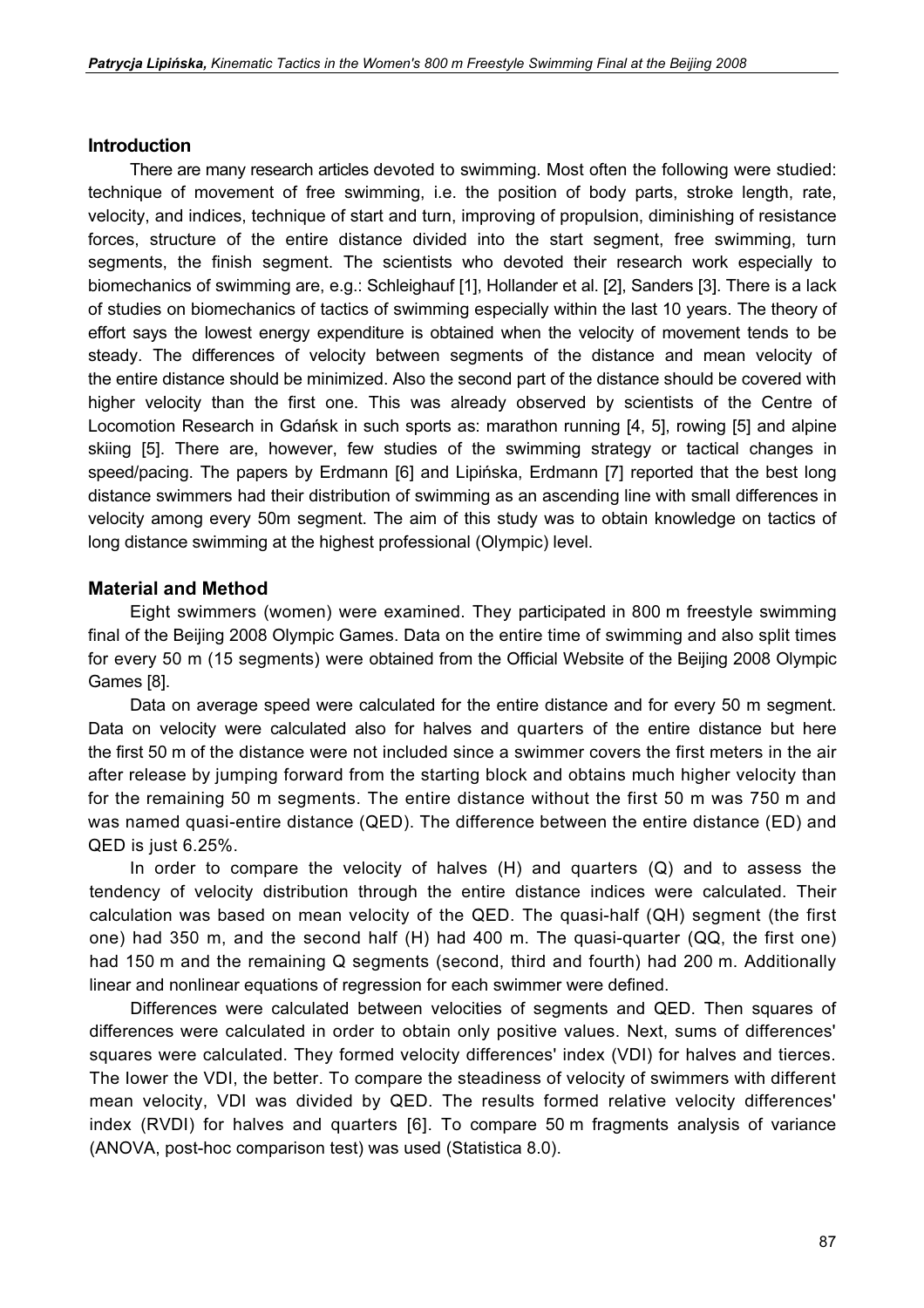#### Results and discussion

Looking at the velocities obtained by eight swimmers for the entire distance of 800 m one can observe (see Figure 1) that the highest velocity was obtained for the first 50 m, then there were different tendencies of mid-distance swimming, and again higher velocity was obtained for the last 50 m segment.

Only the best three swimmers had an ascending line of velocity, but the highest ascending line was not that of the first swimmer at the finish. It is very significant because Rebecca Adlington (gold medallist) broke the twenty-year-old record in this final. It means that a steady line of velocity with minimal ascending tendency is the best to hit record results. One can explain this optimal loss of energy owing to almost equal velocity. Swimmers from place fourth, seventh and eighth had descending lines of velocity. They swam with bigger differences among partial velocities. This is seen especially in a velocity line of swimmers no. 6–7.

Unfortunately regressions assumes no systematic sampling and homogenous variances, but swimmers had systematically larger speeds at the beginning and the end. Maybe we would get more accurate fit by eliminating the first and last one (or two) intervals from the regressions model.

An analysis of variation shows substantial differences for velocity of 50 m segments, especially among the last but one and the last segment in comparison to the other 50 m segments (exclusive of the first one).

Fig. 1. Mean velocities for 50 m segments of the quasi-entire distance of 800 m and lines of linear and multinomial trend. Numbers 1–8 are the consecutive places obtained in the competition

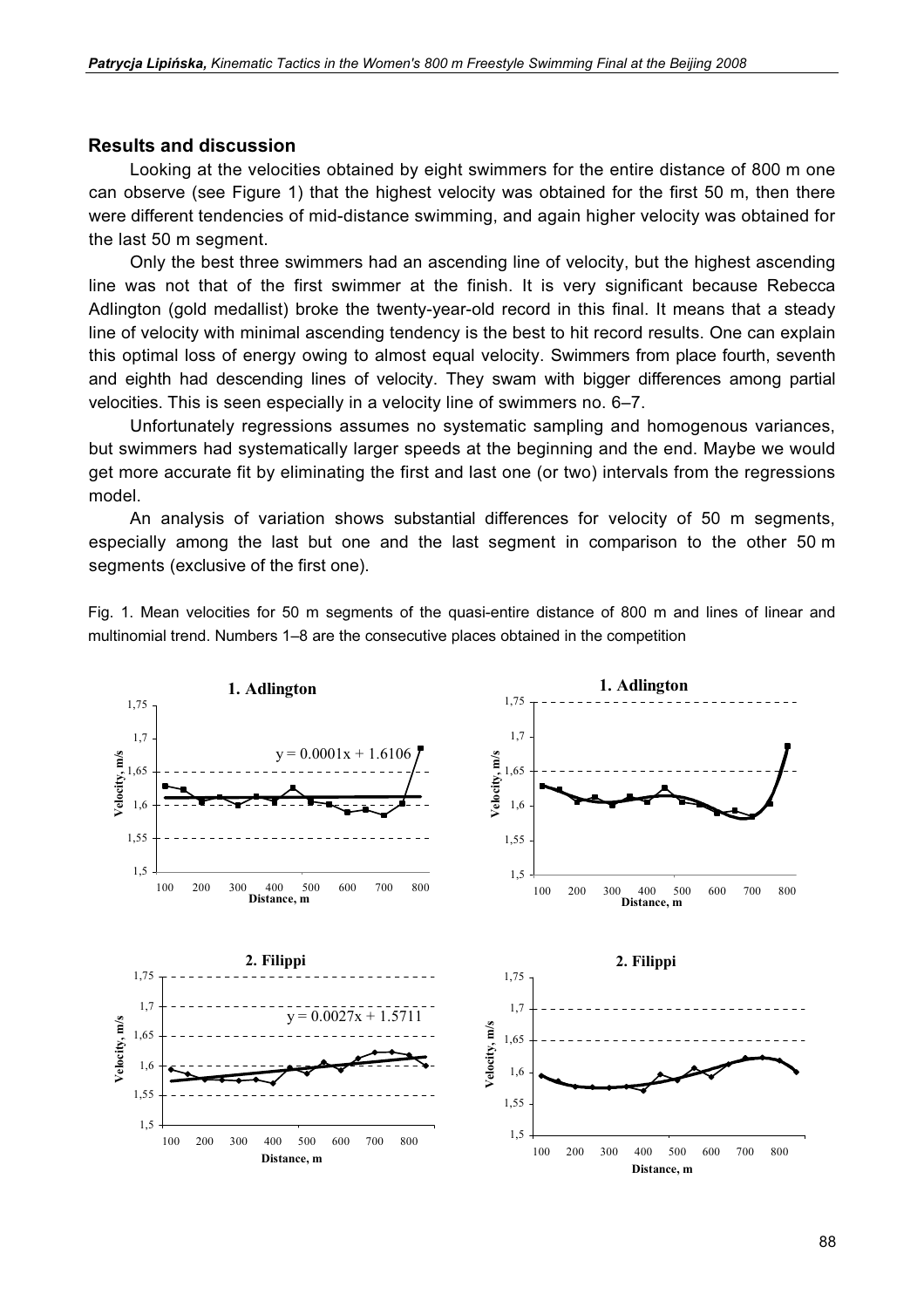

89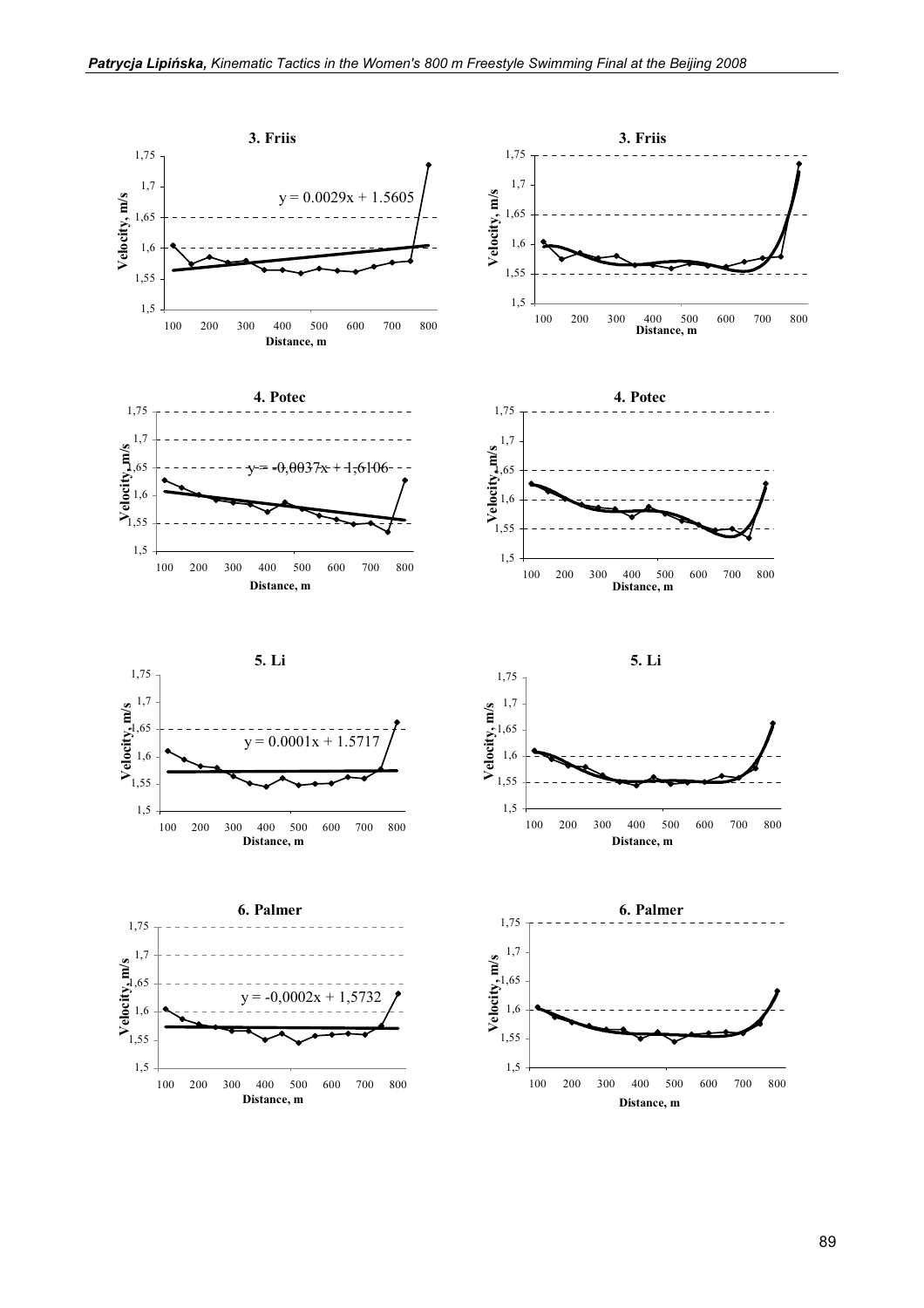

Fig. 2. Mean velocities for halves and quarters. The first half and the first quarter is without the first 50 m. Numbers 1–8 are consecutive places obtained in the competition

Looking at the bars depicting mean velocity of QH and H segments (Fig. 2A) one can see only two swimmers from places 2 and 3 swam the second part of the distance faster than the first one but the best swimmer covered the second part of a distance slightly slower. Looking at the bars depicting velocity of QQ and Q segments (Fig. 2B) one can observe that only the winner keeps similar velocity for all quarters and swimmers no. 2, 3, 5, 6 have a tendency of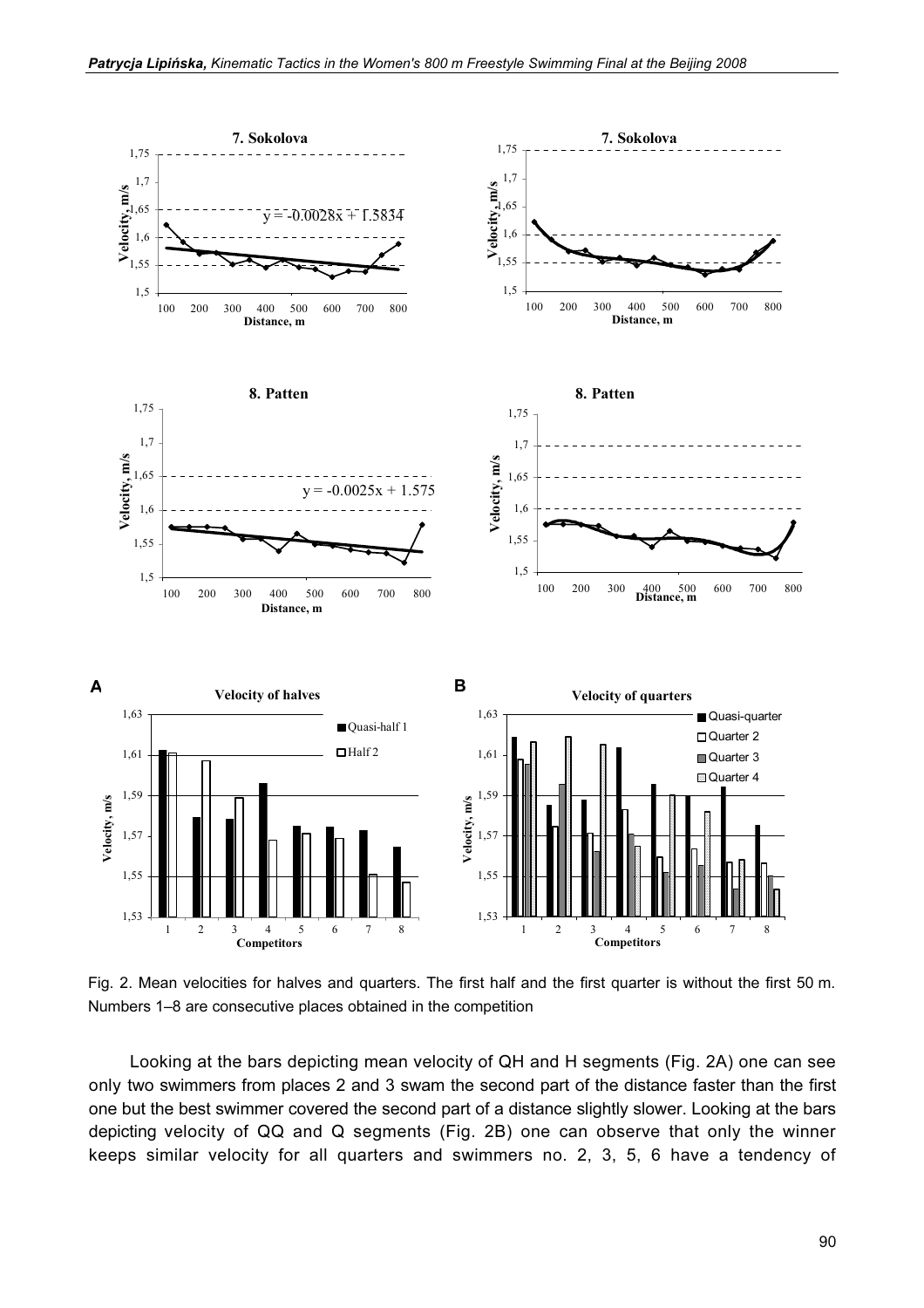swimming the middle segments slower but the first and the last segment faster. Again, swimmers no. 4, 7 and 8 swam the fourth part of the entire distance the most slowly.

In Table 1 detailed results of mean velocity are presented. The data of indices can be assessed only with the knowledge of tendencies of velocities obtained. It is very significant that the best swimmer has the lowest VDI (0.001) in her record race. It is important to know that for record results velocity for halves, quarters must be kept relatively steady. Other swimmers had very high indices, sometimes over 1.

|                                                                                                                |  |  |  |  |  |  | Tab. 1. Result time (min:sec) for the entire distance and mean velocity (m/s) for the entire distance, halves |                                         |  |  |  |  |  |  |  |  |  |  |
|----------------------------------------------------------------------------------------------------------------|--|--|--|--|--|--|---------------------------------------------------------------------------------------------------------------|-----------------------------------------|--|--|--|--|--|--|--|--|--|--|
| and quarters and their indices: VDI - velocity differences' index; RVDI - relative velocity differences' index |  |  |  |  |  |  |                                                                                                               |                                         |  |  |  |  |  |  |  |  |  |  |
|                                                                                                                |  |  |  |  |  |  |                                                                                                               | $\bigcap_{x \in \mathbb{R}} \mathbb{Z}$ |  |  |  |  |  |  |  |  |  |  |

| No.            | Name           | Result<br>time | Entire<br>distance | Quasi-<br>entire<br>distance | Quasi-<br>half 1 | Half 2 | Quasi-<br>quarter 1 | Quarter 2 | Quarter 3 | Quarter 4 |
|----------------|----------------|----------------|--------------------|------------------------------|------------------|--------|---------------------|-----------|-----------|-----------|
|                | $\overline{2}$ | 3              | 4                  | 5                            | 6                | 7      | 8                   | 9         | 10        | 11        |
|                | Adlington      | 08:14,10       | 1.620              | 1.612                        | 1.613            | 1.611  | 1.619               | 1.608     | 1.606     | 1.616     |
|                | VDI, RDVI      |                |                    |                              | 0.001            | 0.001  | 0.131               | 0.081     |           |           |
| $\overline{2}$ | Filippi        | 08:20,23       | 1.600              | 1.594                        | 1.579            | 1.607  | 1.585               | 1.575     | 1.595     | 1.619     |
|                | VDI, RDVI      |                |                    |                              | 0.392            | 0.246  | 1.074               | 0.666     |           |           |
| 3              | Friis          | 08:23,03       | 1.592              | 1.584                        | 1.578            | 1.589  | 1.588               | 1.571     | 1.563     | 1.615     |
|                | VDI, RDVI      |                |                    |                              | 0.055            | 0.034  | 1.608               | 0.998     |           |           |
| 4              | Potec          | 08:23,1        | 1.591              | 1.581                        | 1.596            | 1.568  | 1.614               | 1.583     | 1.571     | 1.565     |
|                | VDI, RDVI      |                |                    |                              | 0.402            | 0.254  | 1.448               | 0.899     |           |           |
| 5              | Li Xuanxu      | 08:26,3        | 1.581              | 1.573                        | 1.575            | 1.571  | 1.595               | 1.559     | 1.552     | 1.590     |
|                | VDI, RDVI      |                |                    |                              | 0.007            | 0.005  | 1.428               | 0.886     |           |           |
| 6              | Palmer         | 08:26,4        | 1.581              | 1.572                        | 1.575            | 1.569  | 1.590               | 1.564     | 1.556     | 1.582     |
|                | VDI, RDVI      |                |                    |                              | 0.017            | 0.011  | 0.755               | 0.469     |           |           |
| $\overline{7}$ | Sokolova       | 08:29,8        | 1.570              | 1.561                        | 1.573            | 1.551  | 1.595               | 1.557     | 1.544     | 1.558     |
|                | VDI, RDVI      |                |                    |                              | 0.242            | 0.155  | 1.436               | 0.891     |           |           |
| 8              | Patten         | 08:32,4        | 1.562              | 1.555                        | 1.565            | 1.547  | 1.575               | 1.557     | 1.551     | 1.543     |
|                | VDI, RDVI      |                |                    |                              | 0.154            | 0.099  | 0.558               | 0.346     |           |           |



Fig. 3. Mean velocities for 100 m segments of the quasi-entire distance of 800 m and lines of linear regression for record-holder swimmers. Only split times for 100 m parts were available for record race from 1989